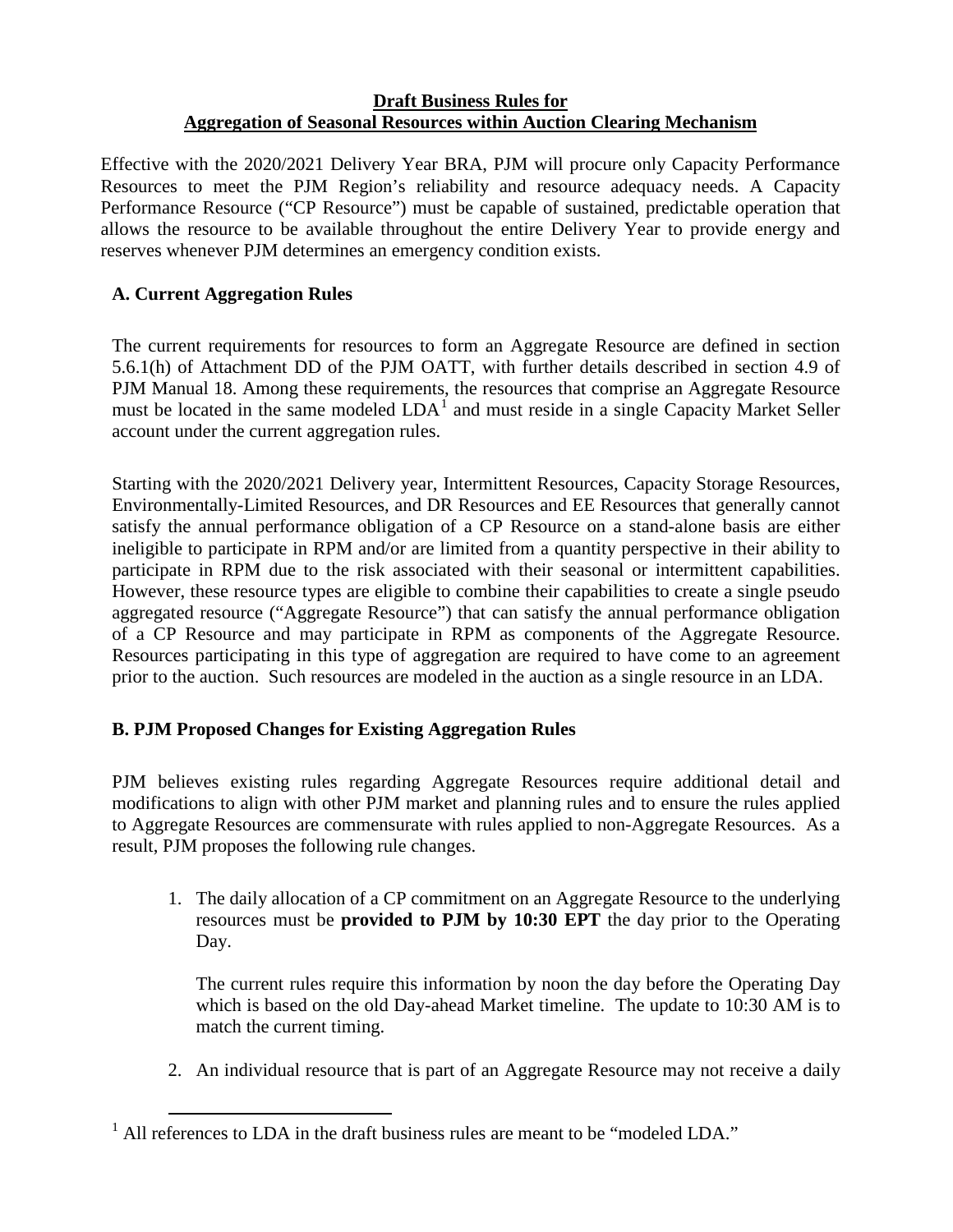CP commitment allocation in excess of their CIRs.

3. Aggregate Resources **will be eligible to aggregate across modeled LDAs**, however, for the purpose of BRA modeling and compensation, the Aggregate Resource will be modeled in the highest level LDA of all individual resources comprising the Aggregate Resource. For example, if two resources aggregate together and one is physically located in EMAAC and the other is in the Rest of RTO, the Aggregate Resource will be modeled in the Rest of RTO and compensated at the Rest of RTO clearing price.

If the individual resources are located in different modeled LDAs that are not nested, they will be modeled and compensated in the smallest LDA common to all of them. For example, an Aggregate Resource where the individual resources are physically located in EMAAC and SWMAAC would be modeled and compensated in MAAC. An Aggregate Resource with individual resources located in COMED and EMAAC would be modeled and compensated as if it were in the Rest of RTO.

- 4. Individual resources that are part of an Aggregate Resource will be expected to respond to a Performance Assessment Hour (PAH) in the area where they are physically located and their Non-Performance Charge Rate will be based on the location of the physical resources underlying the aggregate. If multiple individual resources that are part of an Aggregate Resource are in the same area where there is a PAH, the under-/over-performance of the Aggregate Resource will be based on the total commitment and performance of all of the individual resources included in the PAH.
- 5. Individual resources that are part of an Aggregate Resource will be able to replace their commitment if desired. Any replacement transactions done on an Aggregate Resource must be done based on the physical location of the individual resource and not the location where the resource was modeled and cleared in an RPM auction.

## **C. PJM Proposal for Aggregation of Seasonal Capacity Resource Offers**

The following draft business rules describe a PJM proposal that will also permit certain resource types with seasonal capacity capability to be aggregated by PJM during the BRA clearing process if they have not done so prior to the auction. This proposal for seasonal aggregation will not replace the current business rules regarding aggregation; rather it is being proposed as an additional type of aggregation that PJM would offer.

Resources eligible for this type of seasonal aggregation are those Intermittent Resources, Capacity Storage Resources, Environmentally-Limited Resources, summer-only DR Resources and summer-only EE Resources that can demonstrate that they can only meet the qualifications of a CP Resource on a seasonal basis. Such resources that are eligible for seasonal aggregation but do not aggregate prior to the BRA will be able to instead submit sell offers of capacity into the BRA on a stand-alone basis, specifying a season in which they are seeking to commit. Under this proposal, the requirement that PJM procure 100% CP Resource commitments is maintained by instructing the auction clearing engine to clear equal quantities of off-setting seasonal capacity sell offers thereby creating annual capacity commitments from the seasonal capacity sell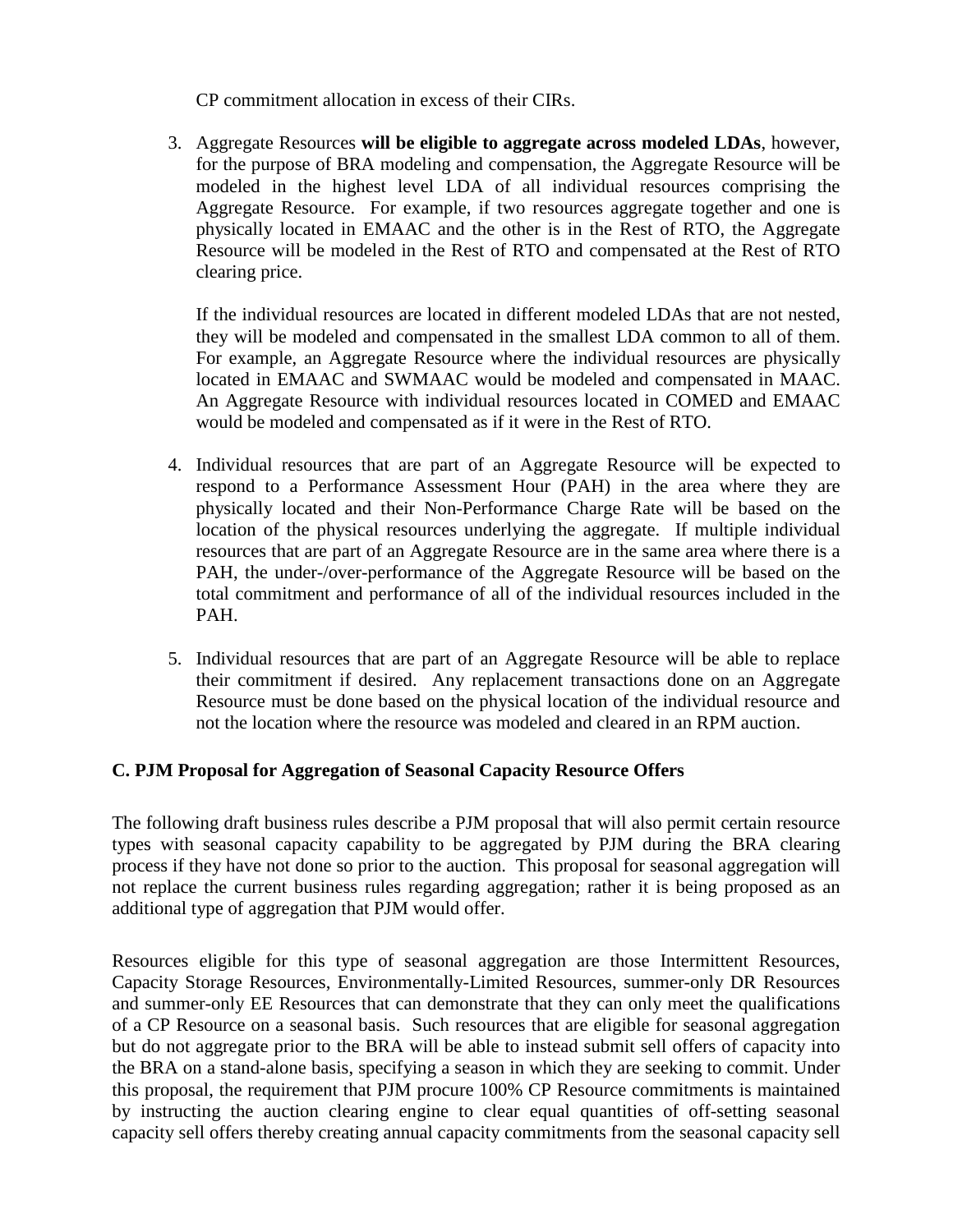offers. This methodology will also maintain a single, uniform, capacity clearing price that will be paid to all committed resources for the duration of their commitment.

- 1. Intermittent Resources, Capacity Storage Resources, Environmentally-Limited Resources, summer-only DR Resources and summer-only EE Resources are eligible to combine capabilities to form an Aggregate Resource for a delivery year prior to the start of the BRA for that delivery year. Section 5.6.1(h) of Attachment DD of the PJM OATT and section 4.9 of PJM Manual 18 describe the requirements for creating an Aggregate Resource. These existing rules may be used for the purpose of seasonal aggregation if an agreement can be reached between two capacity sellers prior to an auction.
- 2. Resources that are eligible for seasonal aggregation but do not do so prior to a BRA may instead submit sell offers of seasonal capacity into the BRA on a stand-alone basis. Seasonal capacity consists of summer-period capacity and winter-period capacity.
	- (a) A cleared summer-period capacity sell offer takes on a capacity commitment and performance obligation for the months of June through October and the following May, inclusive; and, receives a daily auction credit for each day of the same period based on the cleared UCAP quantity times the auction's resource clearing price applicable to the location of the resource.
	- (b) A cleared winter-period capacity sell offer takes on a capacity commitment and performance obligation for the months of November through April, inclusive; and, receives a daily auction credit for each day of the same November through April period based on the cleared UCAP quantity times the auction's resource clearing price applicable to the location of the resource.
	- (c) Seasonal resources that receive a capacity commitment for either the summer or winter period of the Delivery Year will be responsible for the commitment and obligations of a CP Resource for that period. This includes performance during a Performance Assessment Hour and the submission of offers into the Day-ahead Energy Market, where applicable, during the committed period.
- 3. Intermittent Resources, Capacity Storage Resources, and Environmentally-Limited Resources are generally available throughout the entire delivery year to provide energy but may have expected capability in one season that exceeds expected capability in the other season. Such resources may submit a sell offer for CP capacity and a separate sell offer for either summer-period capacity or winter-period capacity up to a total sell offer quantity for each season no greater than the UCAP value of the resource.

Summer-only DR and summer-only EE may submit sell offers for summer-period capacity.

4. Similar to Capacity Performance Resources with full-year commitments, generation resources that are eligible and wish to sell seasonal capacity will not be permitted to sell seasonal capacity in excess of their Capacity Interconnection Rights (CIR).